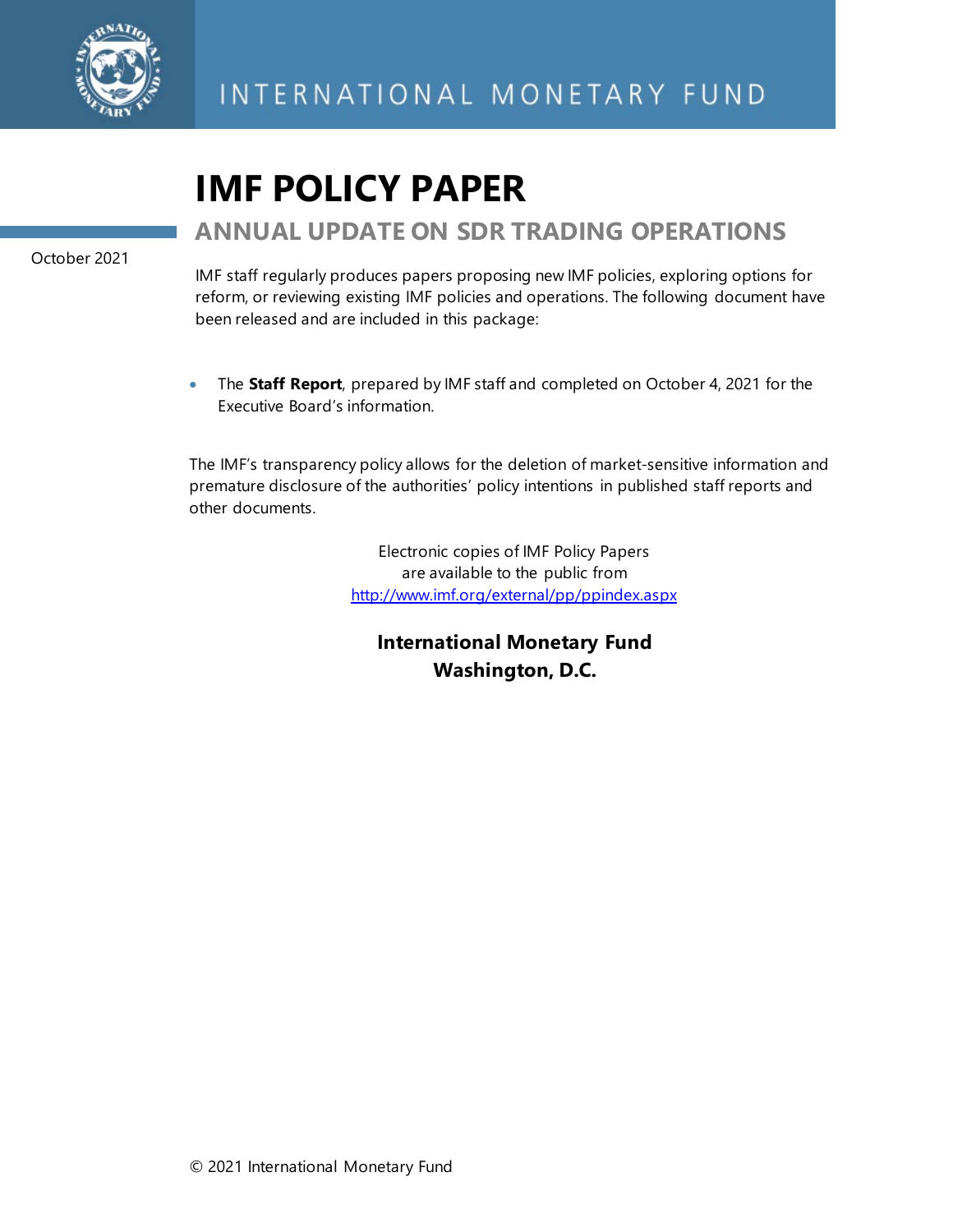

October 4, 2021

### **ANNUAL UPDATE ON SDR TRADING OPERATIONS**

## **EXECUTIVE SUMMARY**

**This paper provides an update on the status of the SDR trading market and operations.** In over three decades, SDRs have been exchanged for freely usable currencies in transactions by agreement primarily through the Voluntary Trading Arrangements (VTAs). The VTAs are bilateral arrangements between the Fund and SDR participants or prescribed holders, in which the VTA members agree to buy and sell SDRs within certain limits. A fraction of transactions by agreement—sales or acquisitions of SDRs—were arranged directly between parties.

**On August 2, the Board of Governors (BoG) approved a fourth general allocation of SDRs in the amount of US\$ 650 billion (equivalent to about SDR 456 billion).** On August 23, the SDR allocation was credited to the SDR account of each participant in the SDR Department (currently all 190 IMF members) in proportion to their IMF quotas.

**After the 2021 SDR allocation, most VTA capacities scaled up and are expected to be sufficient to meet the demand for exchange of SDRs into currencies.** Based on the status of VTAs in place as of September 30, the buying and selling capacities of the VTAs increased to about SDR 234.1 billion and SDR 109.0 billion, respectively. The expanded VTA capacity is expected to be sufficient to meet the demand for SDR sales, which will likely increase in the immediate period following the allocation.

**As part of the new allocation, staff initiated broad outreach to the membership to further expand and strengthen the VTA market.** The IMF is seeking new entrants to the VTAs and requesting increased operational flexibility under existing VTAs. Engagement with members is on-going, and a number of potential new participants are working through domestic and legal procedures to finalize new VTAs. Furthermore, many existing VTAs have provided additional flexibilities under their arrangements.

**Since the last annual update, SDR trading transactions experienced a drop in SDR sales via VTAs while SDR acquisitions remained broadly unchanged from the previous reported period.** The reduction in the sales can be largely attributed to members' receiving less SDRs in lending operations. Nevertheless, there has been an uptake in sales in the period after the allocation. Purchases of SDRs remained unchanged compared to the previous year.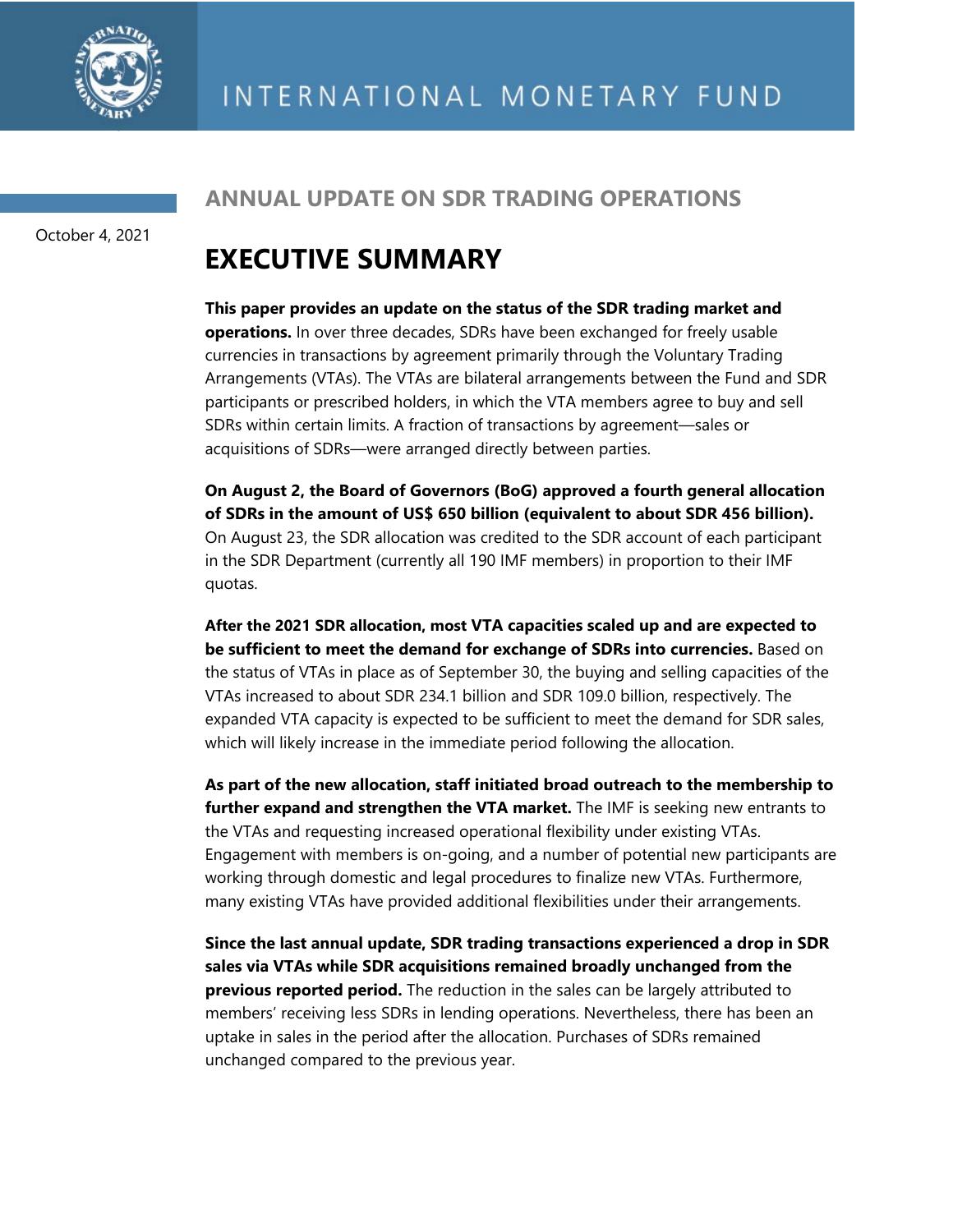### Approved By **Bernard Lauwers**

Prepared by the Finance Department (Maria Manno, Jane Mburu, Vendula Kurcova, Anna Nakafeero, and Martina Schmid under the guidance of Zuzana Murgasova), in consultation with the Legal Department.

## **CONTENTS**

| <b>INTRODUCTION</b>                          |  |
|----------------------------------------------|--|
|                                              |  |
| <b>VOLUNTARY TRADING ARRANGEMENTS (VTAS)</b> |  |

| <b>SDR TRADING OPERATIONS</b>                | -8 |
|----------------------------------------------|----|
| A. SDR Sales Through VTAs                    | 8  |
| B. Acquisitions of SDRs Through VTAs and GRA |    |
| C. Other SDR Transactions                    |    |
| D. SDR Reporting                             | 10 |

#### **BOXES**

| 1. Voluntary SDR Trading Arrangements as of September 30, 2021 |  |
|----------------------------------------------------------------|--|
| 2. Distribution of Transactions Across VTAs                    |  |

#### **FIGURES**

| 1. Historical SDR Allocations                                                 |   |
|-------------------------------------------------------------------------------|---|
| 2. Purchasing and Selling Capacity of VTAs by Region as of September 30, 2021 |   |
| 3. Measures to Strengthen the VTA Market                                      |   |
| 4. SDR Sales and Acquisitions Through VTAs                                    | q |

#### **TABLES**

| 1. VTAs: Trading Ranges Including Average Purchasing and Selling Capacity as of |    |
|---------------------------------------------------------------------------------|----|
| September 30, 2021                                                              |    |
| 2. Summary of SDR Sales Through VTAs                                            |    |
| 3. Summary of SDR Acquisitions Through VTAs                                     | 10 |
| 4. SDR Bilateral Trades                                                         | 10 |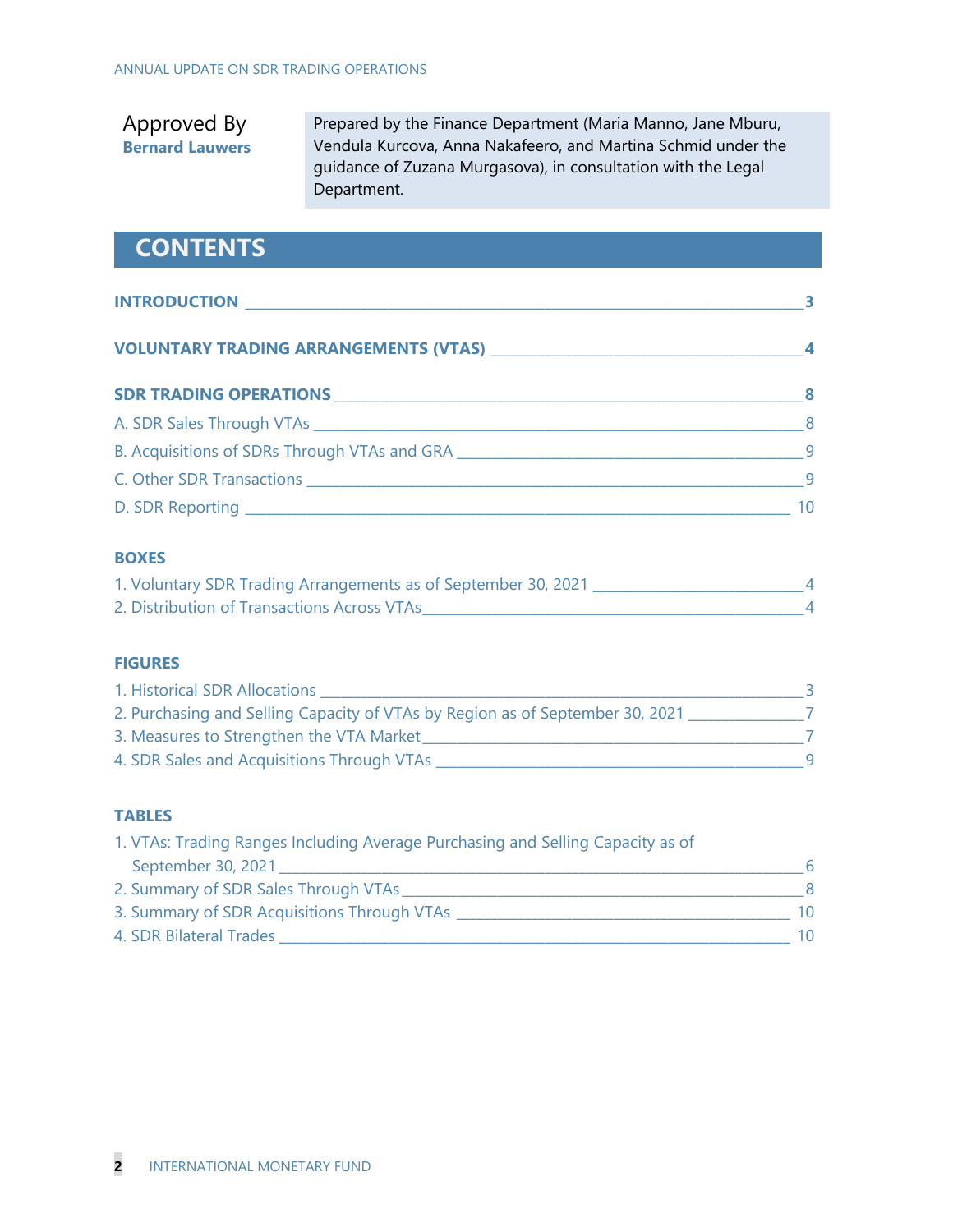## **INTRODUCTION**

**1. The current review of the SDR trading operations takes place against the backdrop of the recent General Allocation of SDRs.**[1](#page-3-0) On August 2, 2021, the IMF Board of Governors (BoG) approved a fourth general allocation of SDRs in the amount of SDR 456 billion equivalent to US\$ 650 billion, bringing the cumulative allocation amount to SDR 660.7 billion (Figure 1). In line with the Fund's Articles of Agreement and as noted in the BoG resolution, on August 23, 2021, the newly created SDRs were credited to SDR participants (currently all 190 members of the IMF) in proportion to their quotas.<sup>[2](#page-3-1)</sup> Participants can hold SDRs as part of their reserve assets, exchange them to obtain freely usable currencies, or use them in a wide range of operations authorized by the Fund (e.g., payments of financial obligations, loans, pledges, donations) with other SDR Department participants or prescribed holders.<sup>[3](#page-3-2)</sup> SDRs can also be used in operations and transactions involving the IMF, such as payments of interest on and repayments of loans, or payments for quota increases.



**2. This paper provides information on SDR trading operations.** In the context of the SDR allocation, staff proposed to publish this paper, which was previously prepared for the information of the Executive Board. The paper is organized to provide information on the voluntary trading arrangements which handle nearly all SDR exchanges, followed by data on SDR trading operations, including trends in SDR exchanges and activity after the recent general SDR post-allocation.

<span id="page-3-0"></span><sup>&</sup>lt;sup>1</sup> See Proposal For a General Allocation of Special Drawing Rights (imf.org).

<span id="page-3-1"></span><sup>&</sup>lt;sup>2</sup> See [IMF Board of Governors approval of the 2021 SDR Allocation \(imf.org\).](https://www.imf.org/en/News/Articles/2021/07/30/pr21235-imf-governors-approve-a-historic-us-650-billion-sdr-allocation-of-special-drawing-rights)

<span id="page-3-2"></span><sup>&</sup>lt;sup>3</sup> Refer to [Guidance Note for Fund Staff on the Treatment and Use of SDR Allocations \(imf.org\)](https://www.imf.org/en/Publications/Policy-Papers/Issues/2021/08/19/Guidance-Note-for-Fund-Staff-on-the-Treatment-and-Use-of-SDR-Allocations-464319)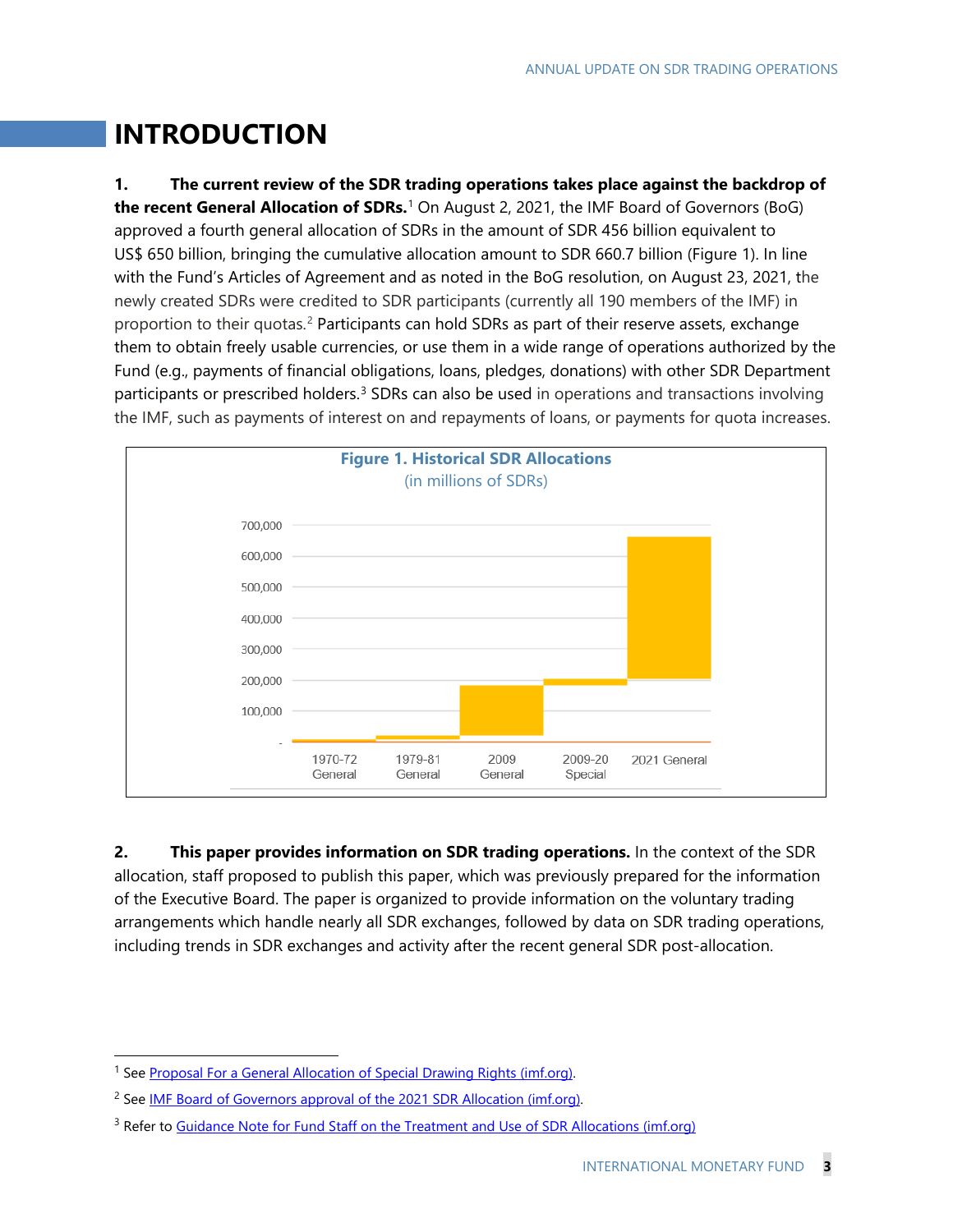## **VOLUNTARY TRADING ARRANGEMENTS (VTAS)**

**3. In over three decades, SDR participants and prescribed holders have been able to exchange SDRs for freely usable currencies primarily through VTAs.** A participant or a prescribed holder may use SDRs freely, without the requirement of a balance of payments need, to obtain an equivalent amount of currency in a transaction by agreement with another participant. These transactions, which comprise both sales and purchases of SDRs, can be either arranged directly between parties or facilitated by the Fund through VTAs. The VTAs are bilateral arrangements between the Fund and the SDR participant or prescribed holder, in which the VTA members agree to buy and sell SDRs within certain limits (Box 1). SDR transactions are distributed across the VTAs by assessing a range of factors (Box 2). SDR transactions can also be agreed directly (bilaterally) between participants and/or prescribed holders in the SDR Department, and some SDR purchases needed to meet members' obligations to the IMF can be conducted through the General Resources Account (GRA) of the IMF in certain circumstances.[4](#page-4-0)

#### **Box 1. Voluntary SDR Trading Arrangements as of September 30, 2021**



**Asia and Pacific:** Australia, China, Japan, Korea, and New Zealand **Europe:** Austria, Belgium, Cyprus, Denmark, ECB, Finland, France, Germany, Greece, Ireland, Israel, Italy, Lithuania\*, Malta, The Netherlands, Norway, Portugal, Slovak Republic, Slovenia, Spain, Sweden, Switzerland, and the United Kingdom

**Middle East & Central Asia**: Oman*\**, Saudi Arabia **Western Hemisphere:** Canada, Chile, Mexico, and the United States

\*New VTAs after the 2021 General SDR Allocation.

#### **Box 2. Distribution of Transactions Across VTAs**

**In distributing sale and purchase requests across VTAs, staff considers a range of factors that aim at equitable use over time.** These factors include:

• The scope of individual VTAs to absorb a given transaction based on the ratio of SDR holdings-toallocation of individual VTA participants. For example, a VTA member with relatively low SDR holdings-toallocation ratio would be more likely to be called to purchase SDRs.

The deviation of SDR holdings from the mid-point VTA trading range determines how far each individual VTA is from its minimum and maximum trading ranges to take into account the variety of trading ranges across the VTAs.<sup>1</sup>

<sup>1</sup> Each VTA has a trading range with the minimum and maximum generally set as percentages of SDR allocations. SDR holdings of VTA participants cannot go beyond these set minimum and maximum limits.

\_\_\_\_\_\_\_\_\_\_\_\_\_\_\_\_\_\_\_\_\_\_\_\_\_\_\_\_\_\_\_\_\_\_\_\_\_

<span id="page-4-0"></span><sup>&</sup>lt;sup>4</sup> SDR acquisitions from the GRA can only be arranged to cover a shortfall in member's SDR holdings arising from upcoming GRA and SDR charges payable within 30 days.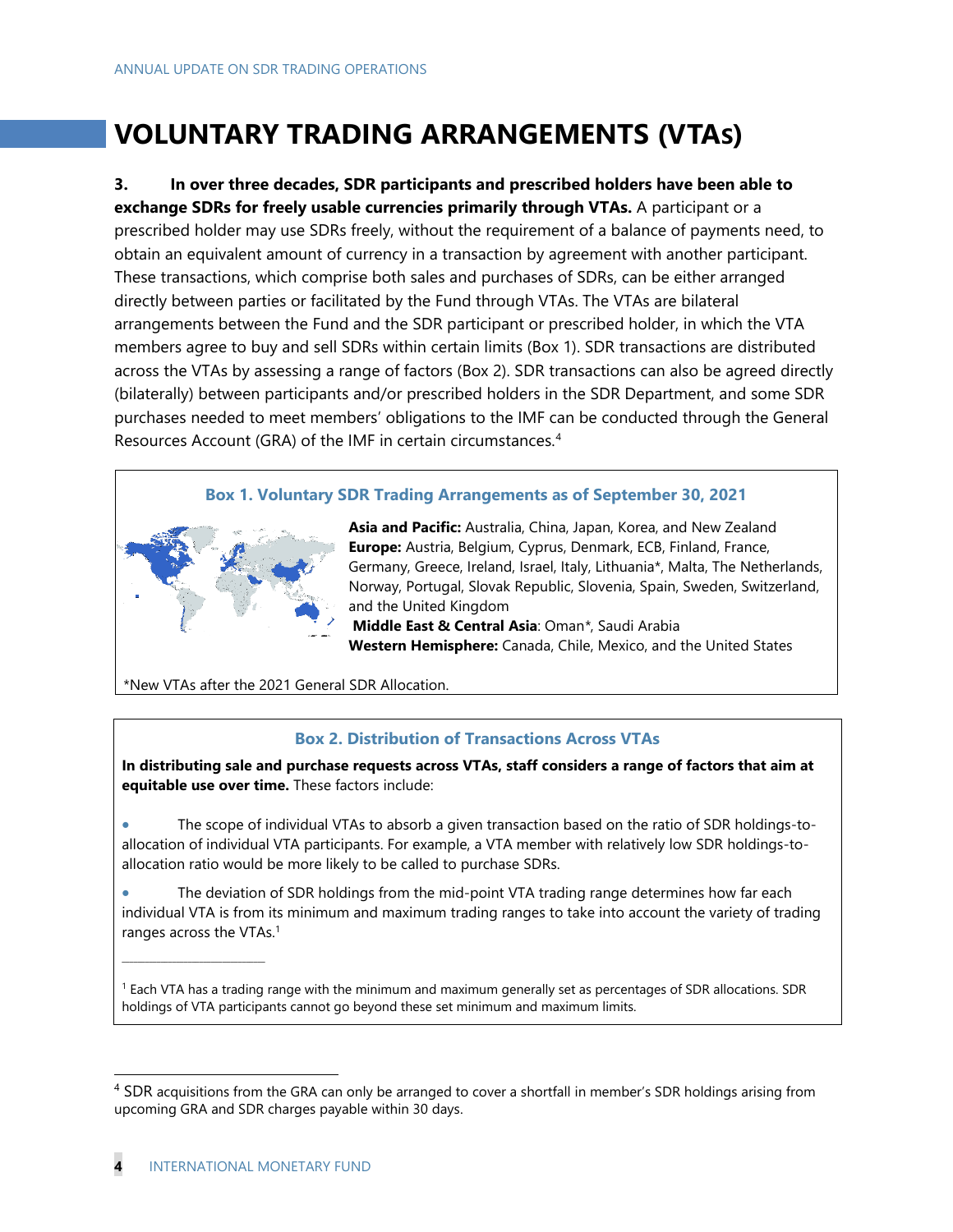#### **Box 2. Distribution of Transactions Across VTAs** (concluded)

• Additional factors, including transaction and counterparty limits, currency preferences, notification periods and holidays, number of prior transactions under a VTA, historical trading volumes, and the need to split large transactions among multiple VTAs.

• **The factors mentioned above have been successful in spreading SDR transactions over time across VTAs.** Over the last five years, all VTAs, other than those of members with credit outstanding to the Fund, participated in SDR transactions with an average sale amount of about SDR 100 million. From a geographical perspective, sales and acquisitions of SDRs have been allocated among market makers spanning all major regions and the use of VTAs has been broadly in line with the regional purchasing and



Source: IMF staff calculations.

1/ Excludes SDR trades arranged outside VTAs (bilateral trades and acquisitions of SDRs from the GRA).

#### **SDR Sales and Acquisitions VTA Participation Including Purchasing and Selling Capacity by Region (January 1, 2016–August 31, 2021) 1/ 2/ 3/**

|                            |                  | <b>Sales of SDRs</b> |               |                  |              |                 |  |
|----------------------------|------------------|----------------------|---------------|------------------|--------------|-----------------|--|
| Region                     | <b>Number</b>    | <b>Number</b>        | <b>Number</b> | Amount           | Percent      | Percent by      |  |
|                            | of Market Makers | of Market            | of            | of               | of           | Purchasing      |  |
|                            | <b>Available</b> | <b>Makers</b>        | <b>Sales</b>  | <b>SDR Sales</b> | <b>Sales</b> | <b>Capacity</b> |  |
|                            |                  | <b>Used</b>          |               | (millions)       |              |                 |  |
| Asia and Pacific           | 5                | 5                    | 60            | 6.333            | 31           | 36              |  |
| Europe                     | 23               | 17                   | 142           | 9.447            | 46           | 31              |  |
| Middle East & Central Asia |                  |                      | 10            | 750              | 4            | 3               |  |
| Western Hemisphere         | 4                | 4                    | 49            | 4.175            | 20           | 30              |  |
| <b>Total</b>               | 33               | 27                   | 261           | 20.705           | 100          | 100             |  |

|                            |                  | <b>Acquisitions of SDRs</b> |               |              |                     |            |  |
|----------------------------|------------------|-----------------------------|---------------|--------------|---------------------|------------|--|
| <b>Region</b>              | <b>Number</b>    | <b>Number</b>               | <b>Number</b> | Amount       | Percent             | Percent by |  |
|                            | of Market Makers | of Market                   | of            | of SDR       | of                  | Selling    |  |
|                            | <b>Available</b> | <b>Makers</b>               | Acquistions   | Acquisitions | <b>Acquisitions</b> | Capacity   |  |
|                            |                  | <b>Used</b>                 |               | (millions)   |                     |            |  |
| Asia and Pacific           | 5                | 5                           | 164           | 2.184        | 22                  | 13         |  |
| Europe                     | 23               | 18                          | 290           | 7.065        | 71                  | 67         |  |
| Middle East & Central Asia |                  |                             | 2             | 200          | 2                   | 5          |  |
| Western Hemisphere         | 4                | 2                           | 62            | 558          | 6                   | 15         |  |
| <b>Total</b>               | 33               | 26                          | 518           | 10.007       | 100                 | 100        |  |

Source: IMF staff calculations.

1/ VTA members (if any) with terminated VTA during the reported period are not included in the Table.

2/ The absorptive and selling capacities as of August 31, 2021 were SDR 238.0 billion and SDR 104.4 billion, respectively.

3/ Includes signed VTAs as of August 31, 2021.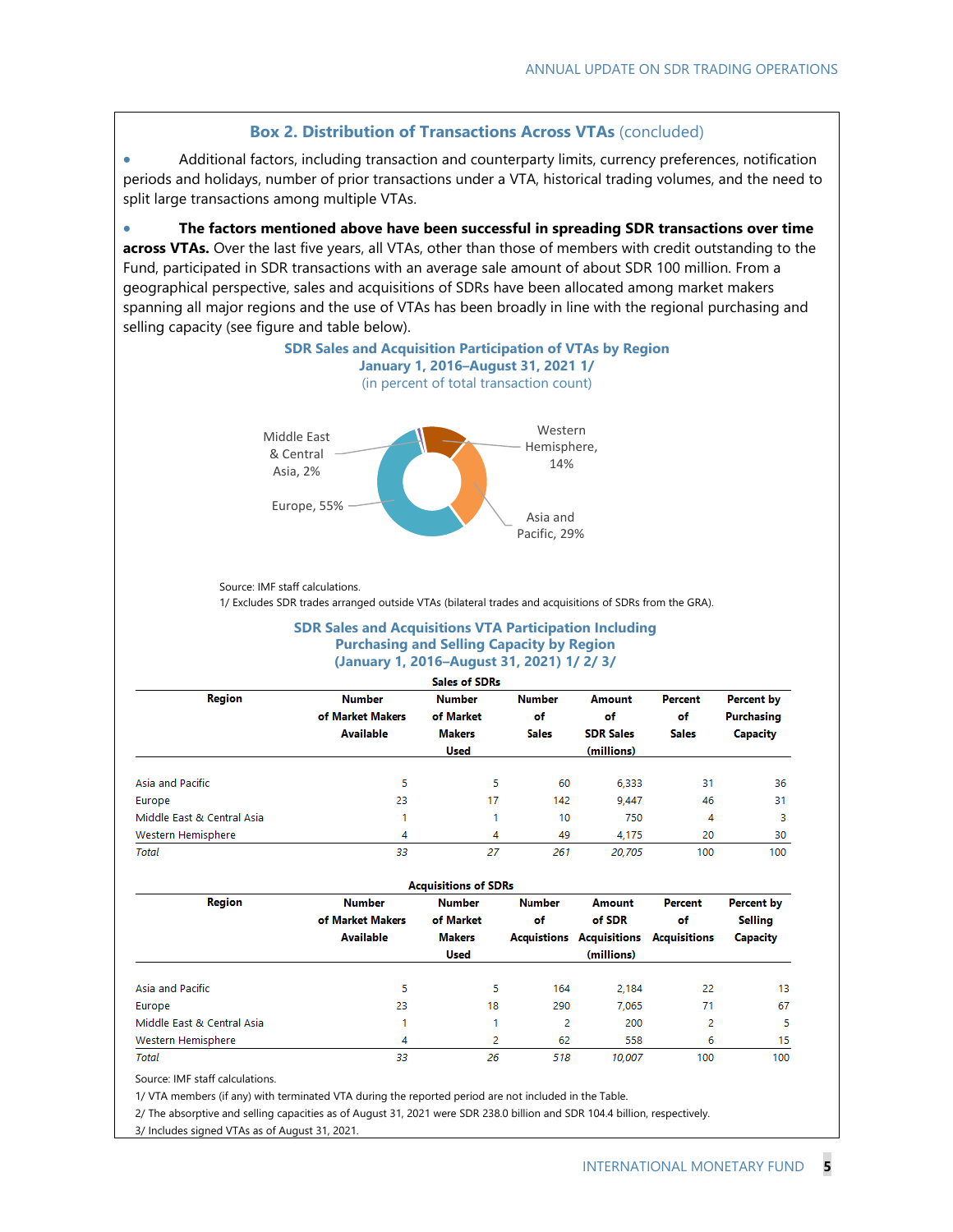#### **4. The scaled-up capacity of VTAs is expected to be sufficient for future exchanges of**

**SDRs.** The SDR trading capacities are determined by considering the minimum and maximum SDR amounts that a VTA participant is willing to hold and the actual SDR holdings of each VTA participant (Table 1 and Figure 2).<sup>[5](#page-6-0)</sup> Following the 2021 general SDR allocation, the purchasing and selling VTA capacities increased to SDR 234.1 billion and SDR 109.0 billion, respectively at September 30, 2021 (from SDR 72.5 billion and SDR 34.3 billion, respectively, at end-August 2020). The increase in capacities was automatic after the general allocation as nearly all VTAs have trading limits set in percentages of participants' SDR allocations. As indicated in the SDR allocation paper, it is anticipated that SDR sales will increase after the SDR allocation, and staff assessed that the new SDR purchasing capacity of VTAs appears to be sufficient against different illustrative scenarios for potential sales of SDRs.<sup>[6](#page-6-1)</sup> In the event the VTAs are unable to provide for an exchange of SDRs into currencies, the Articles of Agreement provide for a designation mechanism to guarantee the liquidity of the SDR. The IMF prepares a Designation Plan annually, which has remained precautionary since 1987.

|                      | <b>Table 1. VTAs: Trading Ranges Including Average Purchasing</b> |               |            | and Selling Capacity as of September 30, 2021<br>(in millions of SDRs, unless otherwise indicated) |          |                         |
|----------------------|-------------------------------------------------------------------|---------------|------------|----------------------------------------------------------------------------------------------------|----------|-------------------------|
|                      | <b>Trading Range</b>                                              |               |            |                                                                                                    |          |                         |
|                      | (In percent of                                                    |               | Purchasing | Average                                                                                            | Selling  | Average                 |
| Arrangements         | <b>Net Cumulative Allocations)</b>                                | <b>Number</b> | Capacity   | <b>Purchasing Capacity</b>                                                                         | Capacity | <b>Selling Capacity</b> |
| Standard             | $50 - 150$                                                        | 10            | 37.107     | 3,711                                                                                              | 39.347   | 3,935                   |
| Eurosystem 1/2/      | $65 - 135$                                                        | 15            | 50.532     | 3.369                                                                                              | 40.909   | 2.727                   |
| Other various ranges | $35 - 200$                                                        | 9             | 146.498    | 16,278                                                                                             | 28.751   | 3.195                   |
| Total 3/             |                                                                   | 34            | 234.137    | 6.886                                                                                              | 109,007  | 3,206                   |

Source: IMF staff calculations.

1/ Includes Euro area members. For three members, the highest maximum range is slightly below 135 percent. The euro area trading ranges are adjusted to reflect the participation of the ECB. The trading range for the ECB, a prescribed holder of SDRs, is expressed in nominal terms and adds to the euro area trading capacity.

2/ Includes the purchasing and selling capacity of one VTA member with credit outstanding to the Fund.

3/ Almost all arrangements are two-way (buying/selling), with one participant having a buying only arrangement.

**5. Additional steps are being taken to further strengthen the voluntary trading market**

**and support its smooth functioning.** Staff has (i) approached participants in the Financial Transactions Plan (FTP)<sup>7</sup> without an existing VTA to encourage them to join the voluntary trading market, and (ii) reached out to existing VTA participants to seek additional operational flexibilities in their individual agreements. This outreach has led to positive developments in the expansion of the VTA market (Box 1). Specifically, 2 new VTA agreements have been finalized in 2021 and a further 5 are under discussion, recognizing that prospective arrangements could take time to finalize to accommodate domestic and legal procedures. These potential new arrangements are expected to

<span id="page-6-0"></span> $5$  Note that amounts in tables may include small differences due to rounding.

<span id="page-6-1"></span><sup>&</sup>lt;sup>6</sup> See Proposal For a General [Allocation of Special Drawing Rights \(imf.org\).](https://www.imf.org/en/Publications/Policy-Papers/Issues/2021/07/12/Proposal-For-a-General-Allocation-of-Special-Drawing-Rights-461907)

 $<sup>7</sup>$  The members in the Fund's FTP are considered to have sufficiently strong external positions.</sup> See https://www.imf.org/external/np/tre/ftp/2021/020121.htm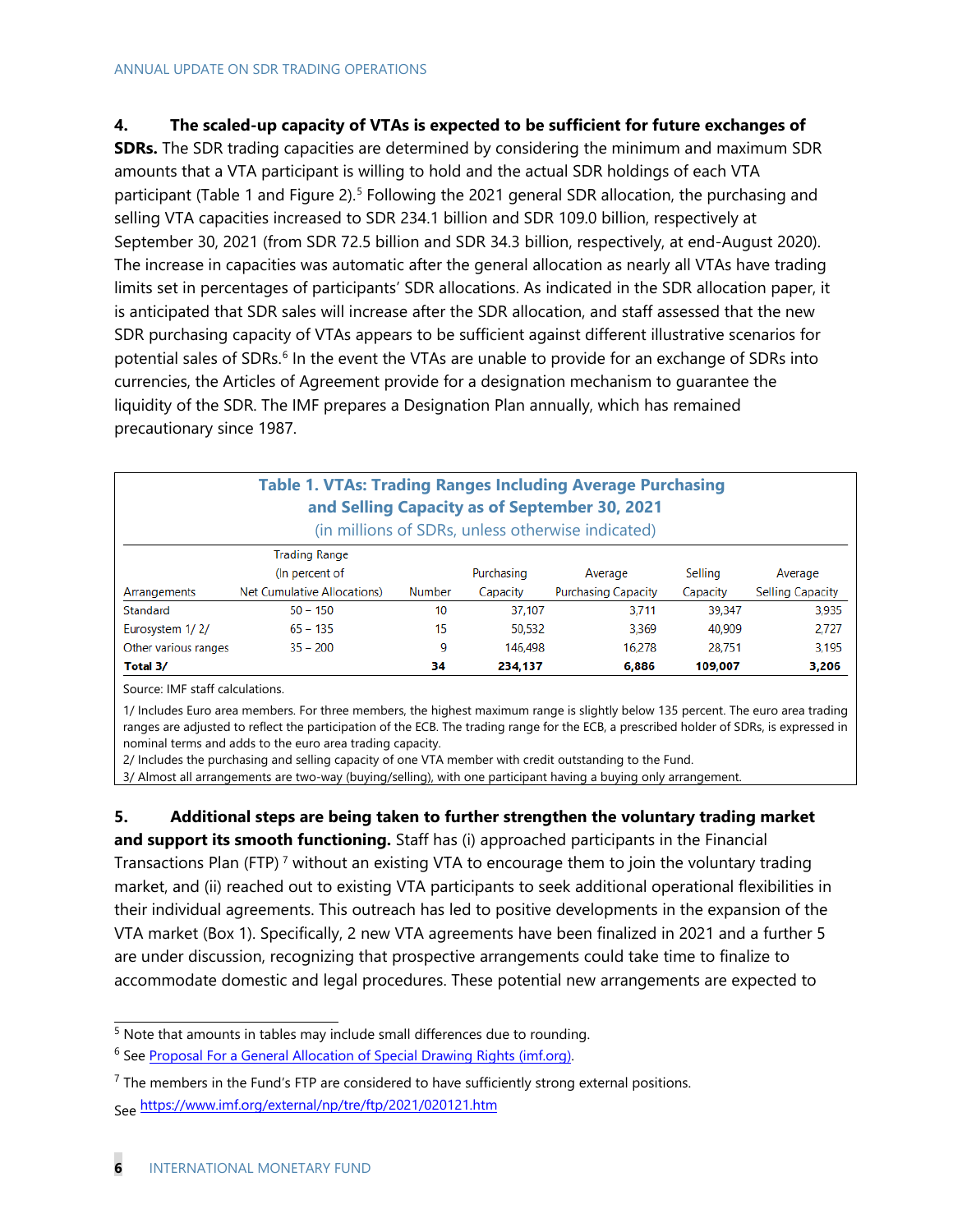provide additional trading capacity of about SDR 11.2 billion, which would further support the smooth functioning of the voluntary trading market. In addition, several existing VTAs have been modified to provide additional operational flexibilities, such as removal or increase of transactional limits and streamlining of advance notification periods (Figure 3). Staff will continue engaging with the membership to finalize VTAs with potential new participants and to implement amendments of existing VTAs.



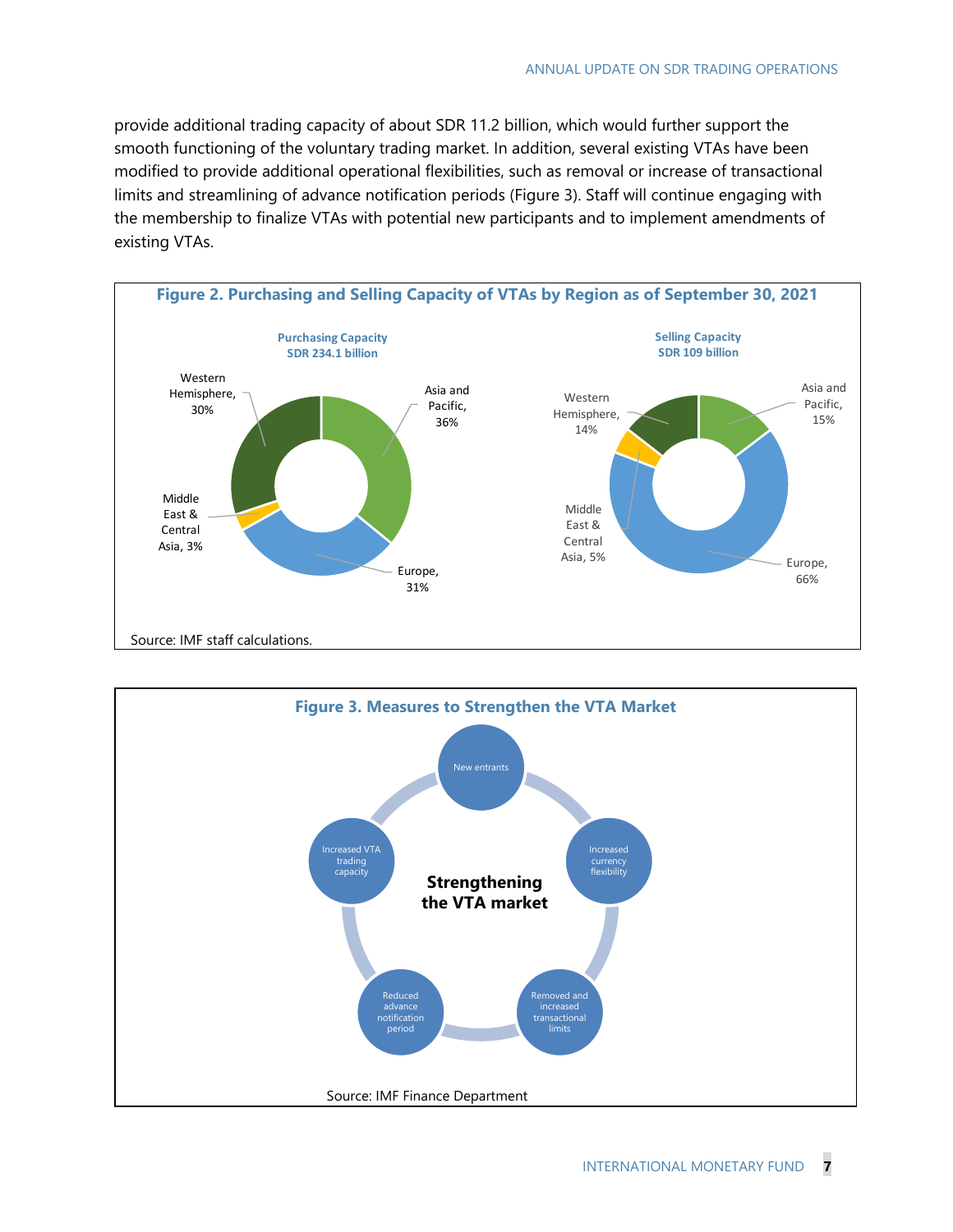## **SDR TRADING OPERATIONS**

**6. This section summarizes SDR trading operations for the past year and trends over the last five years (2016–2020).**8 Specifically, it provides information on SDR sales through VTAs, SDR acquisitions through VTAs and GRA, other SDR operations, and SDR reporting.

## **A. SDR Sales Through VTAs**

**7. The number and amount of SDR sales dropped in comparison with the prior year.** In 2020-21, there were 30 SDR sales transactions amounting to SDR 1.7 billion compared to 37 sales totaling SDR 2.4 billion during the previous year. The nominal decrease primarily stems from lower sales of SDRs related to SDR lending in both the GRA and Poverty Reduction and Growth Trust (PRGT). Cumulatively, for the period since January 2016, SDR sales have totaled SDR 20.7 billion (261 transactions) by 30 participants and 4 prescribed holders (Table 2 and Figure 4).

|                                                  | <b>Table 2. Summary of SDR Sales Through VTAs</b><br>January 1, 2016-August 31, 2021 1/2/3/<br>(in millions of SDRs, unless otherwise indicated) |                |       |                |       |         |        |           |           |
|--------------------------------------------------|--------------------------------------------------------------------------------------------------------------------------------------------------|----------------|-------|----------------|-------|---------|--------|-----------|-----------|
|                                                  | 2016                                                                                                                                             | 2017           | 2018  | 2019           | 2020  | Jan-Aug | Total  | Sep 2019- | Sep 2020- |
|                                                  |                                                                                                                                                  |                |       |                |       | 2021    |        | Aug 2020  | Aug 2021  |
| Number of Sales Requests 4/                      | 41                                                                                                                                               | 55             | 40    | 45             | 33    | 18      | 232    | 36        | 27        |
| Number of Transactions 4/                        | 49                                                                                                                                               | 61             | 47    | 49             | 34    | 21      | 261    | 37        | 30        |
| Of which in connection with (by RItd Oper Code): |                                                                                                                                                  |                |       |                |       |         |        |           |           |
| in connection with GRA lending                   | 18                                                                                                                                               | 21             | 23    | 19             | 1     |         | 83     | 5         |           |
| in connection with PRGT lending                  | 13                                                                                                                                               | 22             | 11    | 11             | 20    | 4       | 81     | 16        | 11        |
| in connection with PRGT liquidity                | $\overline{7}$                                                                                                                                   | $\overline{7}$ | 6     | 12             | 6     | 4       | 42     | 8         | 5         |
| others                                           | 11                                                                                                                                               | 11             | 7     | $\overline{7}$ | 7     | 12      | 55     | 8         | 13        |
| Total amount of SDR sales                        | 4.940                                                                                                                                            | 4,241          | 3,898 | 4,179          | 2,173 | 1,274   | 20,705 | 2,379     | 1.721     |
| Of which:                                        |                                                                                                                                                  |                |       |                |       |         |        |           |           |
| in connection with GRA lending                   | 3.692                                                                                                                                            | 3.019          | 2.903 | 2,945          | 200   | 144     | 12,903 | 450       | 144       |
| in connection with PRGT lending                  | 377                                                                                                                                              | 617            | 348   | 633            | 1.701 | 115     | 3,791  | 1.575     | 507       |
| in connection with PRGT liquidity                | 450                                                                                                                                              | 465            | 538   | 437            | 196   | 182     | 2,268  | 279       | 217       |
| others                                           | 421                                                                                                                                              | 140            | 110   | 165            | 76    | 833     | 1,745  | 75        | 853       |

Source: IMF staff calculations.

1/ Periods run from January to December unless indicated otherwise.

2/ Sales from the GRA are treated as acquisitions by members and are reflected in Table 3.

3/ Sales in connection with GRA and PRG lending relate to sales of SDRs which were received by borrowers in GRA purchases or PRG loans. Sales in connection with liquidity ensure concessional financing entities have appropriate currencies to cover financial operations. Sales in the other category pertain to requests received directly from SDR participants or prescribed holders. 4/ Sales requests involving multiple counterparties and/or currencies require more than one transaction per sale request.

#### **8. Following the general allocation, between August 23, 2021 and September 30, 2021,**

**22 members have exchanged 6.9 billion SDRs for currencies.<sup>9</sup>** Specifically, staff has arranged over 40 transactions of SDR 6.6 billion in sales through the VTAs and SDR 0.3 billion has been

<sup>&</sup>lt;sup>8</sup> The annual reporting period for SDR transactions for this paper is September 1, 2020 to August 31, 2021 while the cumulative period is from January 1, 2016 to August 31, 2021.

<sup>&</sup>lt;sup>9</sup> Includes all received sales requests.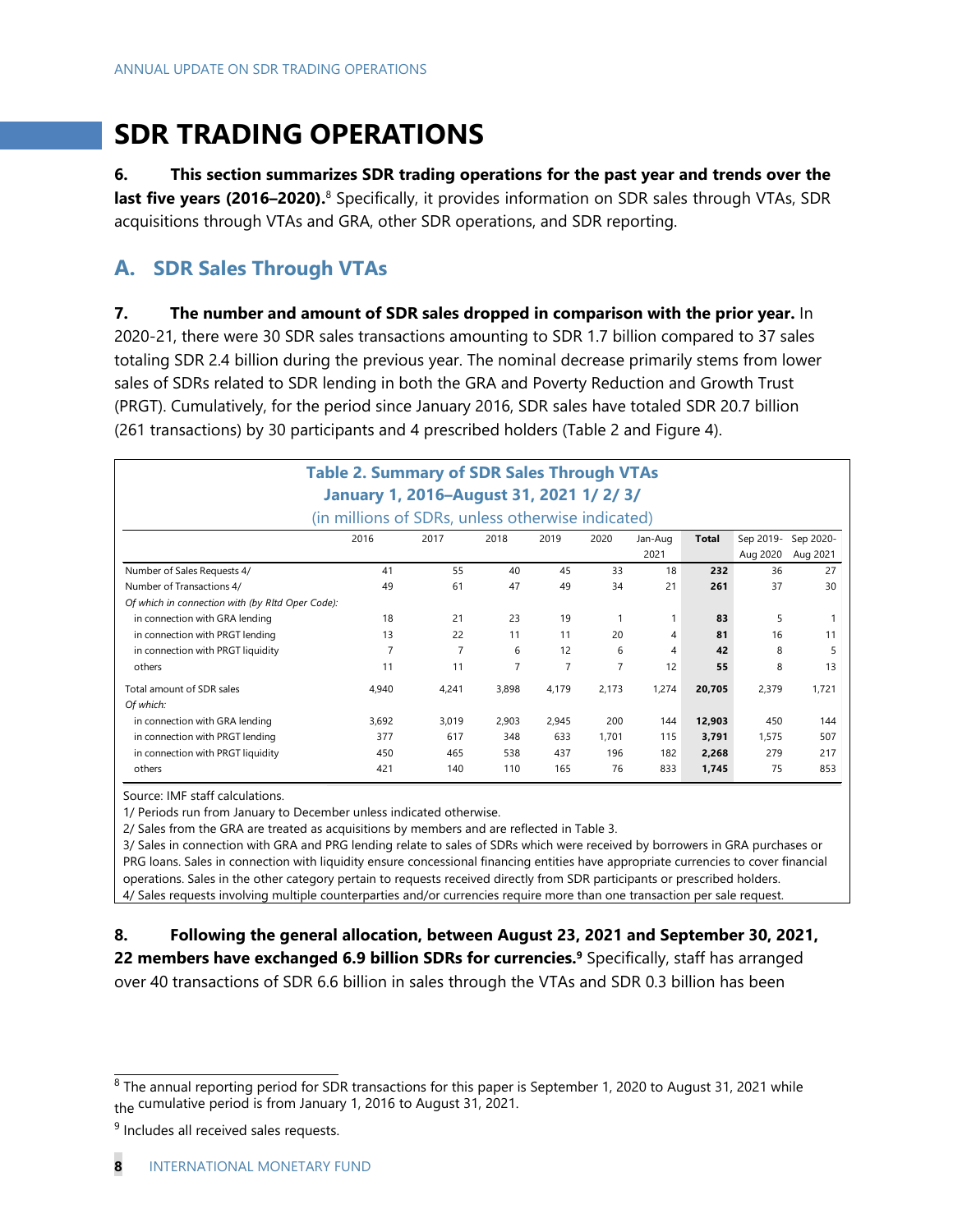conducted bilaterally between parties. All the sales of SDRs were by EMDCs, of which 17 percent were by LICs. On average, these members sold 82 percent of their new 2021 allocations and with the average sale size of about SDR 315 million.



## **B. Acquisitions of SDRs Through VTAs and GRA**

#### **9. On the demand side, purchases of SDRs remained broadly unchanged from the**

**previous reported period.** In 2020–21, there were 101 acquisitions in the amount of SDR 1.3 billion, compared to 100 transactions for SDR 1.1 billion in the prior year. Since January 2016, the Fund assisted 74 participants and 4 prescribed holders in over 500 transactions through the VTAs amounting to SDR 10 billion (Table 3 and Figure 4), and a total of 195 transactions (SDR 3.3 billion) have been handled through the GRA (Table 3).

### **C. Other SDR Transactions**

**10. While most transactions are channeled through VTAs, SDR transactions can also be conducted bilaterally between participants or prescribed holders.** Bilateral transactions have not been significant, with the average annual amount over the last five years at less than SDR 0.3 billion. These transactions primarily relate to the settlement of financial obligations between counterparties or between participants and their regional central banks. Cumulatively since 2016, 203 bilateral transactions have been conducted in the amount of SDR 1.5 billion (Table 4). The increase in 2021 mainly relates to a bilateral sale after the 2021 SDR Allocation.